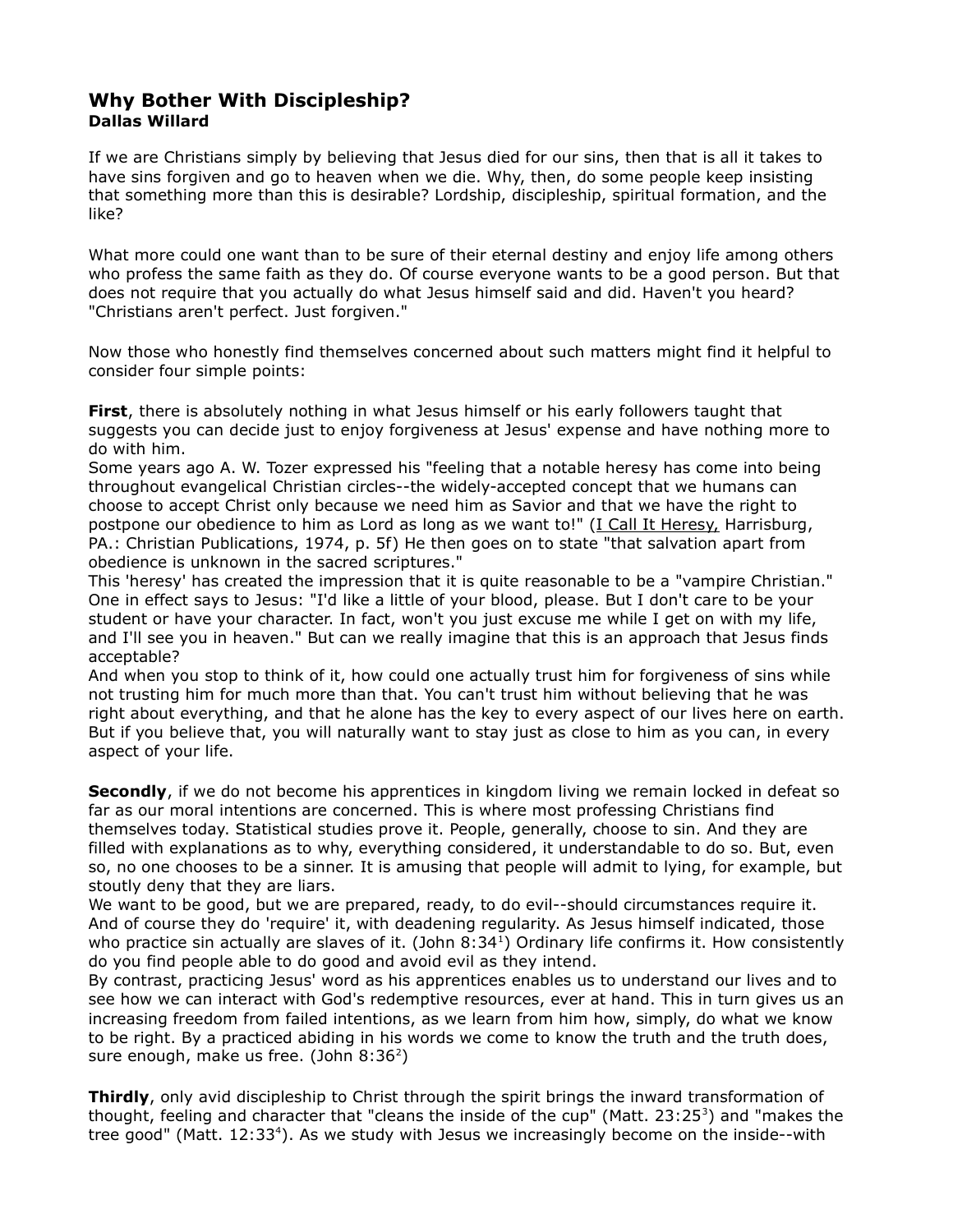"the Father who is in secret" (Matt  $6:6^5$ )--exactly what we are on the outside, where actions and moods and attitudes visibly play over our body alive in its social context. An amazing simplicity will take over our lives--a simplicity that is really just transparency.

This requires a long and careful learning from Jesus to remove the duplicity that has become second nature to us--as is perhaps inevitable in a world where, to 'manage' our relations to those about us, we must hide what we really think, feel and would like to do if only we could avoid observation. Thus, a part of Jesus' teaching was to "avoid the leaven, or permeating spirit, of the Pharisees, which is hypocrisy." (Luke  $12:1^6$ )

The Pharisees were in many respects the very best people of Jesus' day. But they located goodness in behavior and tried to secure themselves by careful management at the behavioral level. However, that simply cannot be done. Behavior is driven by the hidden or secret dimension of human personality, from the depths of the soul and body, and what is present there will escape. Hence they always failed at some point to do what is right, and had to redefine, redescribe or explain it away--or simply hide it.

By contrast the fruit of the spirit, as described by Jesus and Paul, does not consist in actions, but in attitudes or settled personality traits that make up the substance of the "hidden" self, the "inner man." "Love" captures this fruit in one word, but in such a concentrated form that it needs to be spelled out. Thus, "the fruit (singular) of the Spirit is love, joy, peace, patience, kindness, goodness, faithfulness, gentleness, self-control." (Gla 5:22<sup>7</sup>) Other such passages easily come to mind, such as II Peter 1:4-11<sup>8</sup>, I Cor. 13<sup>9</sup>, and Romans 5:1-5<sup>10</sup>.

"Spiritual formation" in the Christian tradition is a process of increasingly being possessed and permeated by such character traits as we walk in the easy yoke of discipleship with Jesus our teacher. From the inward character the deeds of love then naturally--but supernaturally--and transparently flow. Of course there will always be room for improvement, so we need not worry that we will become perfect--at least for a few weeks or months. Our aim is to be pervasively possessed by Jesus through constant companionship with him. Like our brother Paul: "This one thing I do!  $\dots$ I press toward the mark!  $\dots$ That I may know him!" (Phil.  $3^{11}$ )

**Finally**, for the one who makes sure to walk as close to Jesus as possible there comes the reliable exercise of a power that is beyond them in dealing with the problems and evils that afflict earthly existence. Jesus is actually looking for people he can trust with his power. He knows that otherwise we remain largely helpless in the face of the organized and disorganized evils around us and unable to promote his will for good in this world with adequate power. He is the one who said, "I have been given say over all things in heaven and earth. So you  $q$ o...." (Matt. 28:18<sup>12</sup>) Of him it was said that "God anointed Jesus of Nazareth with the Holy Ghost and with power: who went about doing good, and healing all that were oppressed of the devil; for God was with him." (Acts  $10:38^{13}$ ) We are called to do his work by his power. However we may understand the details there can be no doubt, on the biblical picture of human life, that we were meant to be inhabited by God and live by a power beyond ourselves. Human problems cannot be solved by human means. Human life can never flourish unless it pulses with "the exceeding greatness of his power to us-ward who believe." (Eph.  $1:19^{14}$ ) But only constant students of Jesus will be given adequate power to fulfill their calling to be God's person for their time and their place in this world.

But, someone will say, can I not be saved--get into heaven when I die--without any of this? Perhaps you can. God's goodness is so great, I am sure, that He will let you in if He can find any basis at all to do so. But you might wish to think about what your life amounts to before you die, about what kind of person you are becoming, and whether you really would be comfortable for eternity in the presence of one whose company you have not found especially desirable for the few hours and days of earthly existence. And he is, after all, One who says to you now, "Follow me!"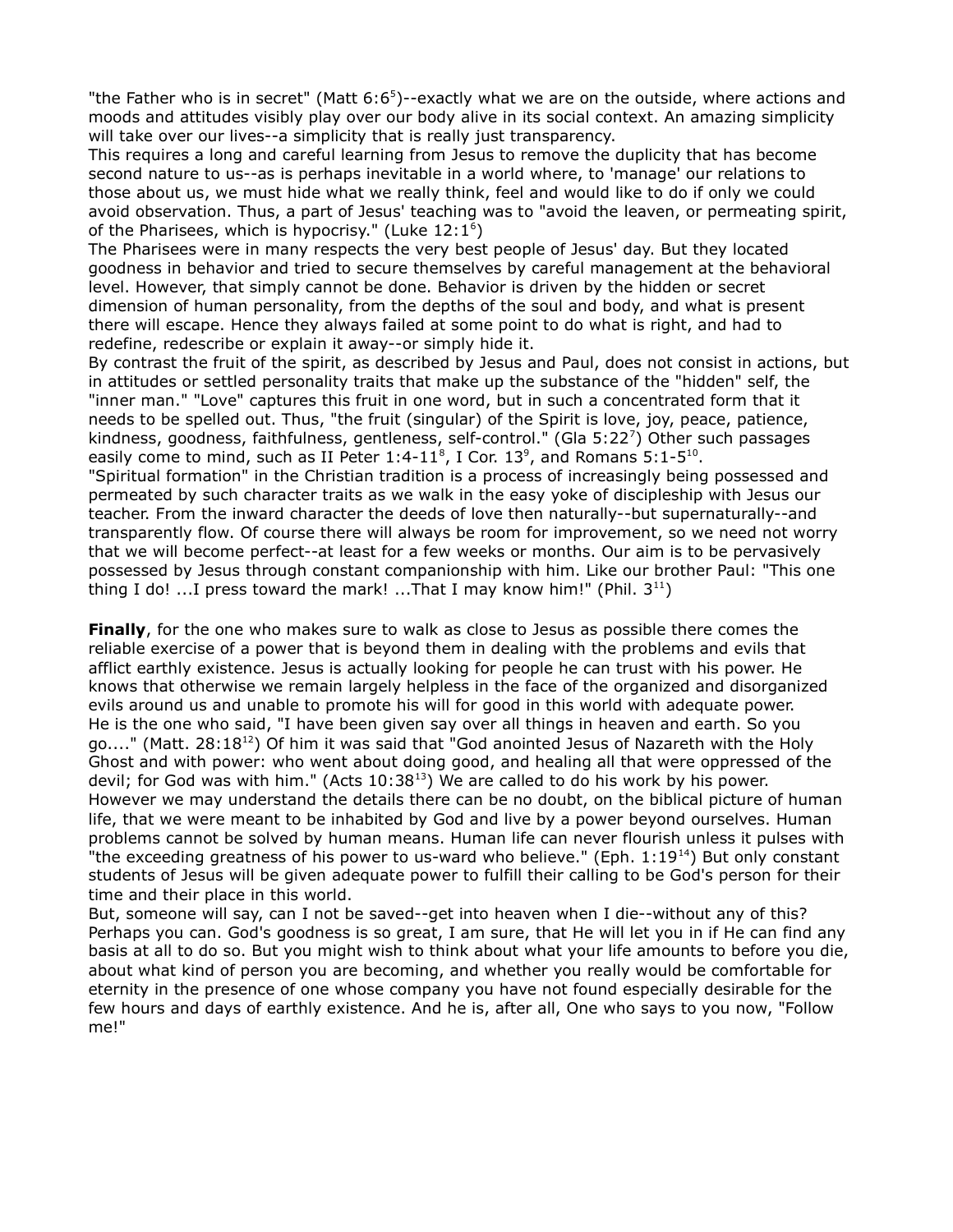## Scriptures:

<sup>1</sup>John 8:34 Jesus replied, "Very truly I tell you, everyone who sins is a slave to sin.

<sup>2</sup>John 8:36 So if the Son sets you free, you will be free indeed.

<sup>3</sup>Matthew 23:25 "Woe to you, teachers of the law and Pharisees, you hypocrites! You clean the outside of the cup and dish, but inside they are full of greed and self-indulgence.

<sup>4</sup>Matthew 12:33 "Make a tree good and its fruit will be good, or make a tree bad and its fruit will be bad, for a tree is recognized by its fruit.

<sup>5</sup>Matthew 6:6 But when you pray, go into your room, close the door and pray to your Father, who is unseen. Then your Father, who sees what is done in secret, will reward you.

 $6$ **Luke 12:1** Meanwhile, when a crowd of many thousands had gathered, so that they were trampling on one another, Jesus began to speak first to his disciples, saying: "Be[a] on your guard against the yeast of the Pharisees, which is hypocrisy.

<sup>7</sup>Galatians 5:22 But the fruit of the Spirit is love, joy, peace, patience, kindness, goodness, faithfulness, gentleness and self-control

<sup>8</sup>2 Peter 1: 4-11 Through these he has given us his very great and precious promises, so that through them you may participate in the divine nature, having escaped the corruption in the world caused by evil desires. 5 For this very reason, make every effort to add to your faith goodness; and to goodness, knowledge; 6 and to knowledge, self-control; and to self-control, perseverance; and to perseverance, godliness; 7 and to godliness, mutual affection; and to mutual affection, love. 8 For if you possess these qualities in increasing measure, they will keep you from being ineffective and unproductive in your knowledge of our Lord Jesus Christ. 9 But whoever does not have them is nearsighted and blind, forgetting that they have been cleansed from their past sins. 10 Therefore, my brothers and sisters,[a] make every effort to confirm your calling and election. For if you do these things, you will never stumble, 11 and you will receive a rich welcome into the eternal kingdom of our Lord and Savior Jesus Christ.

<sup>9</sup>**1 Corinthians 13** If I speak in the tongues[a] of men or of angels, but do not have love, I am only a resounding gong or a clanging cymbal. 2 If I have the gift of prophecy and can fathom all mysteries and all knowledge, and if I have a faith that can move mountains, but do not have love, I am nothing. 3 If I give all I possess to the poor and give over my body to hardship that I may boast, [b] but do not have love, I gain nothing. 4 Love is patient, love is kind. It does not envy, it does not boast, it is not proud. 5 It does not dishonor others, it is not self-seeking, it is not easily angered, it keeps no record of wrongs. 6 Love does not delight in evil but rejoices with the truth. 7 It always protects, always trusts, always hopes, always perseveres. 8 Love never fails. But where there are prophecies, they will cease; where there are tongues, they will be stilled; where there is knowledge, it will pass away. 9 For we know in part and we prophesy in part, 10 but when completeness comes, what is in part disappears. 11 When I was a child, I talked like a child, I thought like a child, I reasoned like a child. When I became a man, I put the ways of childhood behind me. 12 For now we see only a reflection as in a mirror; then we shall see face to face. Now I know in part; then I shall know fully, even as I am fully known. 13 And now these three remain: faith, hope and love. But the greatest of these is love.